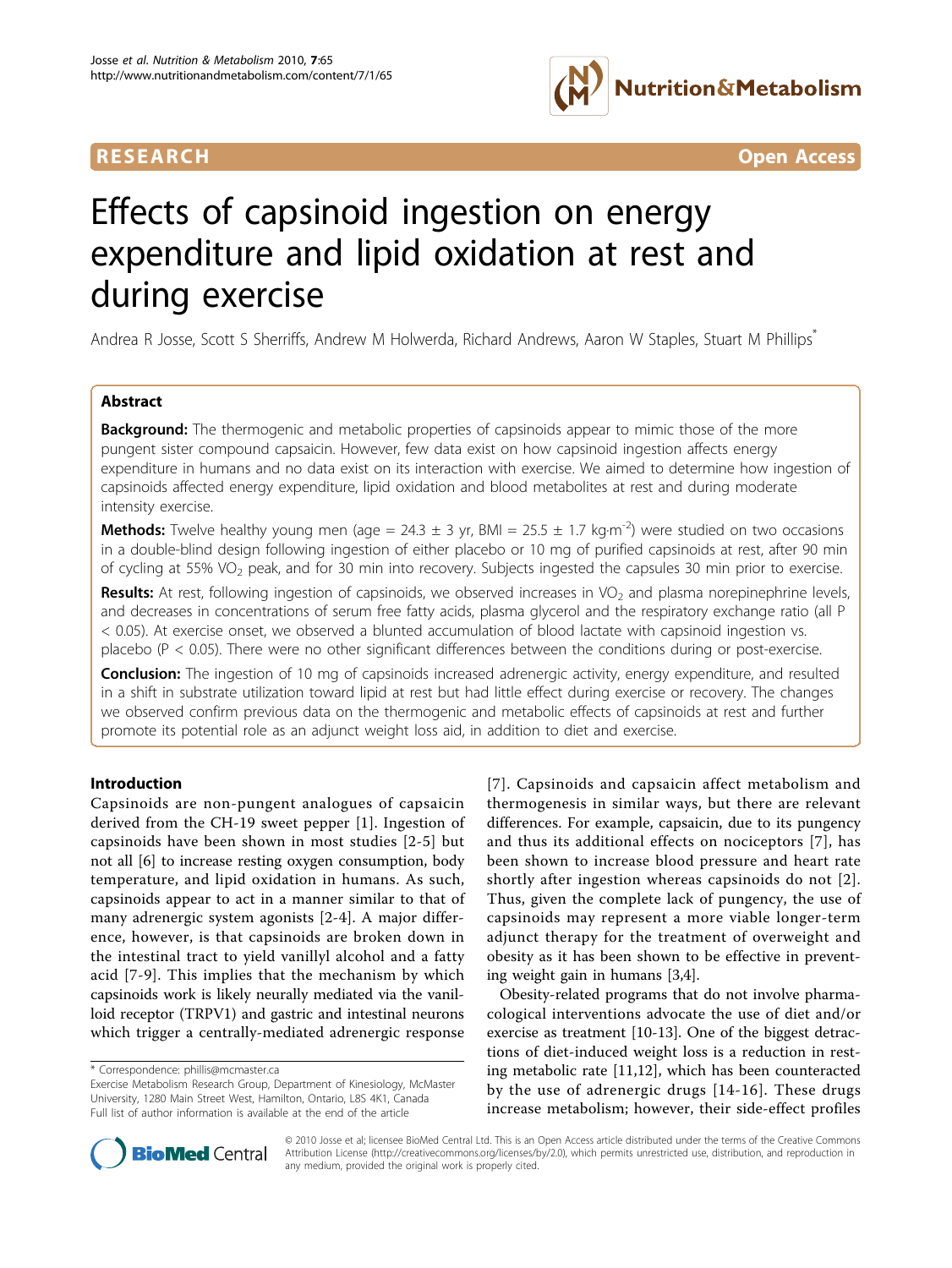do not recommend them for widespread use [[17,18\]](#page-8-0). Despite this health risk, it has been well documented that thermogenic agents are used with great frequency by people attempting to lose weight [\[19\]](#page-8-0) and can even be done so effectively [\[20](#page-9-0)]; however, a lower side-effect burden would likely be beneficial.

Capsinoids are non-pungent thermogenic compounds that promote lipid oxidation, and as mentioned have a very favourable toxicity and side-effect profile [[1\]](#page-8-0). Thus, capsinoids could be used to support diet and/or exercise-induced weight loss in the treatment of overweight and obesity [[2-5](#page-8-0)]. With this in mind, it would be important to test this compound in a clinical setting to determine its efficacy as an adjunct weight loss aid. As a preliminary step, we set out to test capsinoids in conjunction with exercise to see if the thermogenic and metabolic effects at rest are maintained or even potentiated with exercise. Thus, the purpose of this study was to examine the response of young healthy males to a 90 min bout of moderate intensity endurance exercise after having consumed 0 mg (placebo) or 10 mg of capsinoids. We proposed that capsinoid ingestion 30 min prior to exercise would generally induce metabolic changes consistent with increased metabolic rate and lipid oxidation, namely: elevate resting oxygen consumption; a shift in metabolism (respiratory exchange ratio [RER]) towards greater lipid oxidation; and increase catecholamine release consistent with a stimulation of the adrenergic system. We further hypothesized that the aforementioned changes would be maintained with moderate exercise.

# Methods

# Subjects

Young healthy males between the ages of 18 and 30 years were recruited from McMaster University and the surrounding Hamilton area. All participants were screened prior to inclusion for standard medical conditions that would preclude their participation in the trial. Subjects were deemed healthy based on their responses to the medical screening questionnaire and thus were eligible to participate. Subjects were also required to be recreationally active defined as exercising at least 2 times, but no more than 5 times per week, and have a peak  $VO<sub>2</sub>$  of > 40 ml/kg/min as determined by a maximal progressive exercise test. Exclusion criteria included smoking and the use of interfering medications, natural health products or dietary supplements.

Subjects were informed of the potential risks and procedures associated with the study and gave their written informed consent prior to participation. The protocol was approved by the Research Ethics Board at McMaster University and Hamilton Health Sciences and conformed to all standards of Canada's Interagency Panel on Research Ethics for conducting human research<http://www.pre.ethics.gc.ca/eng/index/>. The capsinoids also underwent review by Health Canada's Natural Health Products Directorate (NHPD) and a notice of authorization was obtained (NHPD # 130269) before ethics approval was granted.

#### Test substance

Capsules contained an extract from the pepper fruit variety CH-19 Sweet. (Capsicum anuum L.). Capsinoid oil was extracted as follows: the dried fruit was treated with hexane, and fruit sediment was removed by filtration, followed by evaporation and distillation with medium-chain triacylglycerol and column chromatography to yield purified capsinoids. Capsinoids consisted of capsiate, dihydrocapsiate and norhydrocapsiate in a 70:23:7 ratio (as determined by High Performance Liquid Chromatography [HPLC]). The purified capsinoids were then dissolved in rapeseed oil and encapsulated in vegetarian softgel capsules made of modified maizestarch, vegetable glycerine and carageenan; each capsule contained 1 mg of capsinoids and 199 mg of a mixture of rapeseed oil and medium-chain triacylglycerols. All capsules were manufactured in one batch. Stability tests determined that the product would be stable beyond the duration of the trial.

# Protocol

## **Conditions**

We used a double-blind, placebo-controlled, repeated measures study design in which each subject completed 2 trials; 0 mg and 10 mg of capsinoids in random order. Based on the acute results of previous studies [[2,4](#page-8-0)], we anticipated that a sample size of 12 subjects (all male; to control for possible sex-based differences in substrate oxidation during exercise) would be adequate to see significant effects of capsinoids on oxygen consumption and substrate oxidation. Capsinoids were ingested in capsule form. All capsules looked identical and contained either 1 mg of capsinoids or not (rapeseed oil only). Ten small capsules were consumed at each trial. Subjects were instructed to consume the capsules in 1 minute when given and were allowed water throughout the trial *ad libitim*. McMaster University Pharmacy controlled the randomization and the code for each treatment was given to the principal investigator only after completion of the data analysis.

#### Pre-trial testing

Peak  $VO_2$  test Once informed consent was obtained, subjects were asked to come to the Exercise Metabolism Research Group (EMRG) laboratory at McMaster University to establish their peak  $VO<sub>2</sub>$  using an incremental ramp protocol on a braked cycle ergometer (Lode, Groningen, The Netherlands). Subjects rode at 75W for 2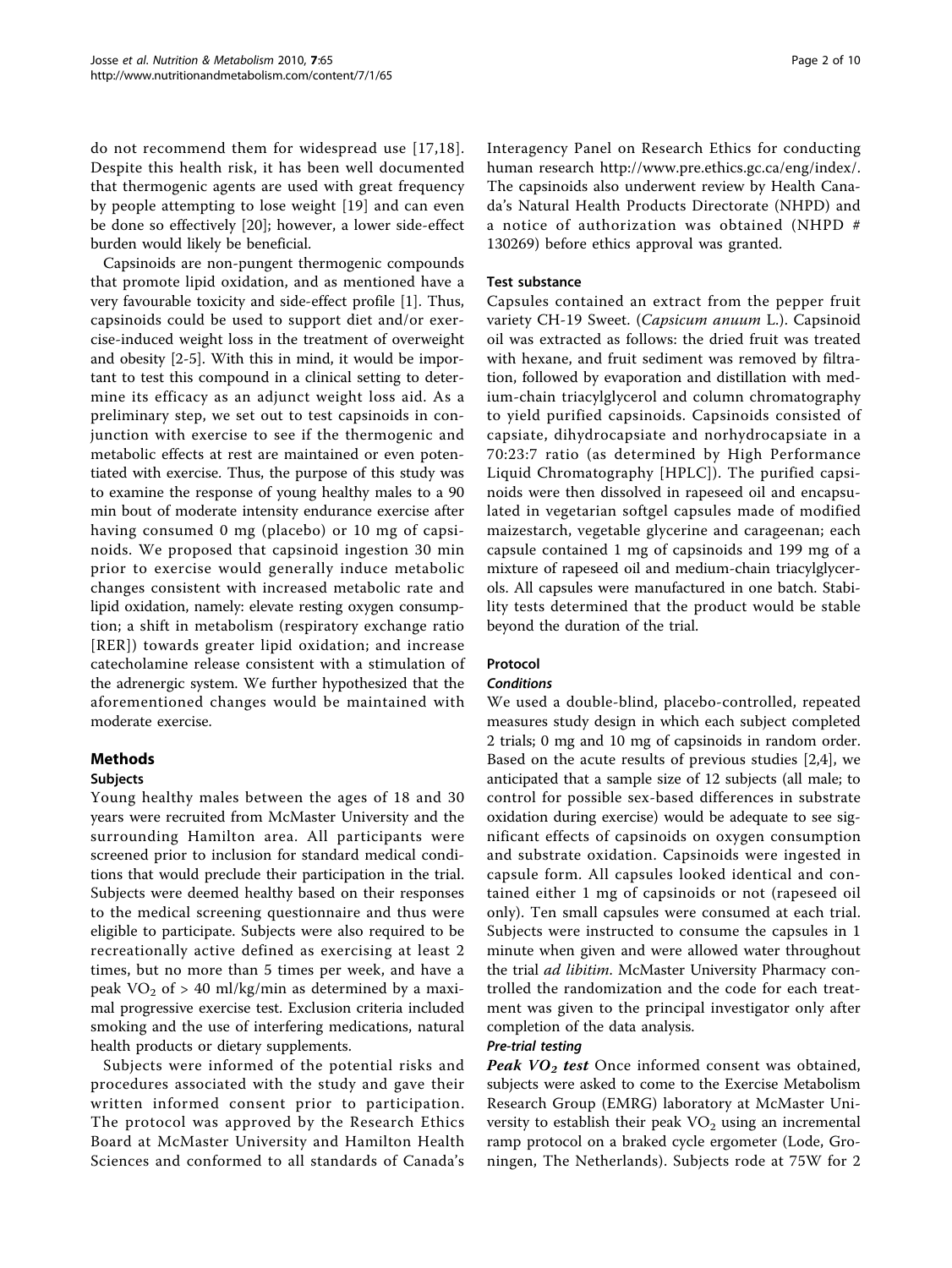min as a warm-up after which the workload was progressively increased 0.5 W/s until the subject could no longer continue. Criteria for stopping the  $VO<sub>2</sub>$  peak test included, a) failure to maintain a cadence of 60 rpm; b) reached within 10% of calculated maximal heart rate (220 - age); c) had an RER  $> 1.15$ . Failure to meet these criteria meant the subject did not reach their peak oxygen consumption and was required to repeat the test. All 12 subjects achieved their peak  $VO<sub>2</sub>$  in one test.

**Familiarization ride** Once the subject's peak  $VO<sub>2</sub>$  was established, they were asked to return to the EMRG laboratory for an additional pre-trial ride where we aimed to verify the workload corresponding to 55% of each subject's peak  $VO<sub>2</sub>$ . This exercise intensity is adequate to elevate lipolysis (i.e., increase circulating glycerol and FFA), catecholamines, and show a substantial shift in RER toward lipid oxidation with increasing exercise duration [[21-23](#page-9-0)]. Moreover, this type of exercise intensity represented an intensity that elicited an exercising RER at or around 0.85, a level at which a good blend of fuels are being oxidized, but is also an intensity close to what has been referred to as 'fatmax', which is defined as the intensity of exercise at which the maximal rate of lipid oxidation occurs [\[19,](#page-8-0)[24-26](#page-9-0)]. Before the test, we calculated this workload according to the algorithm detailed by Latin et al. [[27\]](#page-9-0), and had subjects pedal just below  $(-10 \text{ W})$ , at, and just above  $(+10 \text{ W})$  the calculated workload while measuring  $VO<sub>2</sub>$ , VE and HR during the ride. This ride took ~30-40 minutes to complete; 10 min at each workload. A successful test occurred when the workload that elicited a  $VO<sub>2</sub>$  of 55  $\pm$  1% of the measured peak  $VO<sub>2</sub>$  was achieved. The workload established during this test was then to be the workload the subject pedaled at during the trials. Following the successful ride, we recorded the seat and handle bar settings which felt most comfortable in order to have the bike ready for the subject on subsequent trial days.

# **Testing**

Trial days Subjects reported to the lab twice in the morning for their trials at either 0700 h, 0900 h or 1100 h. Exercise trials took place after an overnight fast of 10-12 hours. Subjects recorded their evening meal the night before the first trial, and in order to standardize pre-trial conditions, subjects were asked to consume the same meal the night before the next trial. Having subjects in the fasted state does not present a risk or barrier to the subjects completing the trial as based on past experience with this protocol [[21](#page-9-0),[23,28\]](#page-9-0). Moreover, being in the fasted state during exercise is, from a mechanistic standpoint, the easiest state in which to interpret the data on substrate oxidation. Subjects were also asked to refrain from consuming alcohol and caffeine the night before (from 1800 h onwards) the trial. Trials were separated by 1 week, thus each subject was

to maintain the same trial time and day of the week for 2 weeks in order to complete the study.

Upon arrival to the lab, subjects were asked to sit and relax (~30 min) to become acclimatized to the room before the first blood sample was taken. Also during this time, subject's weight was taken and several questions pertaining to sleeping patterns, food consumption and medication use from the previous day were answered. The trial then proceeded according to the schematic timeline shown in Figure [1](#page-3-0). Ambient temperature in the lab was  $22 \pm 1$ °C and relative humidity was always less than 50%. Baseline heart rate (HR), metabolic cart measures (VO<sub>2</sub>, VCO<sub>2</sub>, RER, VE) and a blood sample were then taken. After 30 minutes (noted as time 0 min; Figure [1](#page-3-0)), subjects' ingested 10 small (1 mg each) gel capsules according to their respective randomization allocation (0 mg or 10 mg of capsinoids) with water ad libitim. At 30 minutes postingestion (60 minutes into protocol), subjects started cycling. They rode for 90 minutes at 55% of their peak  $VO<sub>2</sub>$  (as previously determined) and recovered for 30 minutes. HR, blood samples and metabolic cart measurements were taken at several time points during the ride and into recovery (Figure [1](#page-3-0)). The whole trial lasted 180 minutes.

# Analyses

## Expired Gas Analysis

We collected expired gas samples (breath-by-breath and ensemble averaged into 30s bins) using a metabolic cart (AEI Technologies, Moxus respiratory gas analyzer, Pittsburgh, PA) at several time points during and also 30 min into recovery to assess ventilation (VE), oxygen uptake  $(VO_2)$ , carbon dioxide production  $(VCO_2)$  and respiratory exchange ratio (RER).

## Blood Metabolites

Blood samples were taken in two Vacutainer tubes per time point, one with sodium heparin and the other with no additives to obtain plasma and serum, respectively. Samples were subsequently processed and stored in -20° C freezers for later analysis. Whole blood was also immediately analyzed for blood glucose (Accu-Check, Roche Diagnostics Canada, Laval, PQ) and blood lactate (Accu-Trend, Roche Diagnostics Canada, Laval, PQ). Upon study completion, samples were then analysed for various metabolites. All samples were analyzed in duplicate and inter-sample coefficients of variation never exceeded 5%. Plasma was analyzed for glycerol using a fluorometric assay system based on the procedures outlined in detail elsewhere [[21,22\]](#page-9-0). Serum free fatty acids were analyzed using a commercially available kit (HR Series NEFA-HR(2), Wako Diagnostics, Richmond, VA). Plasma treated with glutathione was analyzed for concentrations of epinephrine and norepinephrine using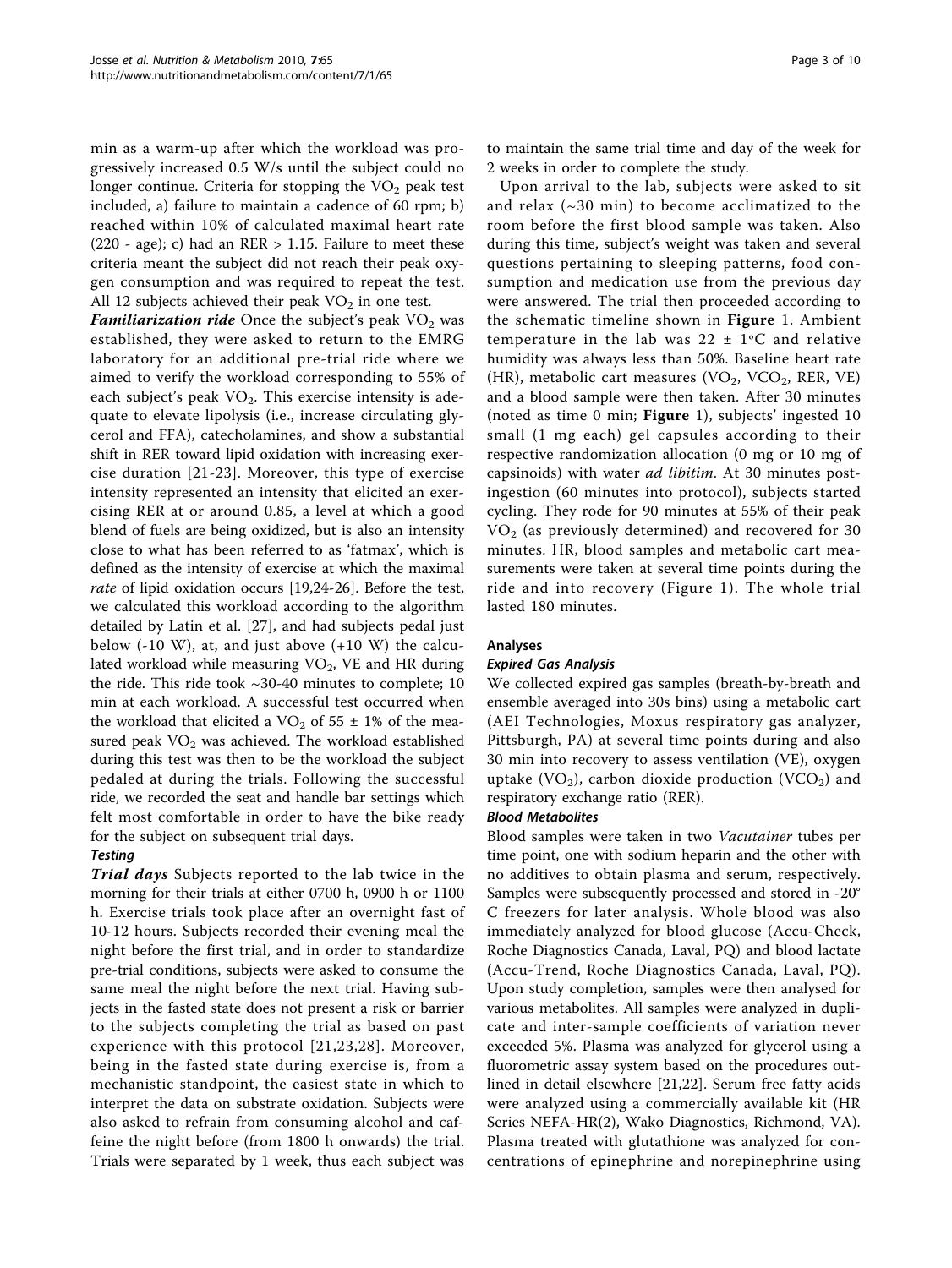<span id="page-3-0"></span>

high performance liquid chromatography (HPLC) analysis as described previously [[21\]](#page-9-0).

# Rate of Perceived Exertion

We measured subject's perceived exertion during the exercise with a validated visual analogue scale (Borg Scale).

## **Statistics**

All data were analyzed using a repeated measures twoway analysis of variance (ANOVA) with time as a within factor and dose as a between factor. Significant ANOVA effects were further analyzed using Tukey's test as a post-hoc procedure;  $P < 0.05$  was deemed to be significant. Changes in resting values from pre- to post-capsiate/placebo ingestion were compared using a paired t-test. Values are presented means  $\pm$  SD, n = 12 per data point unless otherwise noted.

# Results

# Subject characteristics

Twelve male subjects participated in this study. Subject characteristics are shown in Table 1. Subjects were all relatively fit with a mean peak  $VO_2$  of 43.3  $\pm$  2.1 ml/kg/min.

# Oxygen Consumption and Respiratory Exchange Ratio  $(VO<sub>2</sub>$  and RER)

No differences were observed between treatments for  $VO<sub>2</sub>$  or RER during the trial (Figures [2a](#page-4-0) and [2b\)](#page-4-0).

## Table 1 Subject characteristics

| Age (yr)                             | $74 + 3$        |
|--------------------------------------|-----------------|
| Weight (kg)                          | $83.0 + 10.5$   |
| Height (m)                           | $1.80 \pm 0.08$ |
| Body Mass Index (kgm <sup>-2</sup> ) | $25.5 + 1.7$    |
| Peak $VO2$ (ml/kg/min)               | $43.3 + 2.1$    |
| Peak VO <sub>2</sub> (I/min)         | $3.58 + 0.44$   |
|                                      |                 |

Examination of the resting values only (-30 to 30 min of protocol), we observed that resting  $VO<sub>2</sub>$  was significantly higher and resting RER was significantly lower following ingestion of 10 mg of capsinoids versus baseline and 0 mg (Figures [2c](#page-4-0) and [2d\)](#page-4-0). When expressing the metabolic rate (l/min) as kcal/min, the resulting resting values pre and post ingestion were: placebo at rest: 1.54 kcal/min to 1.64 kcal/min; capsinoid at rest: 1.49 kcal/min to 1.83 kcal/min.

## Heart Rate (HR) and Rating of Perceived Exertion (RPE)

We observed the expected rise in exercise HR in all subjects, but did not observe any differences between trials at rest or during exercise. Similarly, we did not see any differences between trials in subjects' rating of perceived exertion (data not shown).

## Blood Metabolites

Blood glucose remained stable and unchanged throughout all phases of the protocol, including rest, with no significant difference between conditions (Figure [3a\)](#page-5-0). At rest and during the last hour of the protocol, no differences between groups were observed in blood lactate concentrations. There was no observed rise in lactate levels during the trial following the consumption of capsinoids. Thirty minutes into exercise (at 60 min), blood lactate levels were significantly elevated compared to rest (30 min) in the placebo group only (**Figure** [3b\)](#page-5-0). Concentrations of serum FFAs and plasma glycerol increased in both trials to a similar extent after the onset of exercise (Figures [4a](#page-6-0) and [4b](#page-6-0)). Upon examination of the resting values only (-30 to 30 min of protocol), serum FFAs and plasma glycerol were significantly reduced at 30 min compared to starting levels (-30 min) following ingestion of 10 mg of capsinoids only. No changes were observed in the placebo group (Figures [4c](#page-6-0)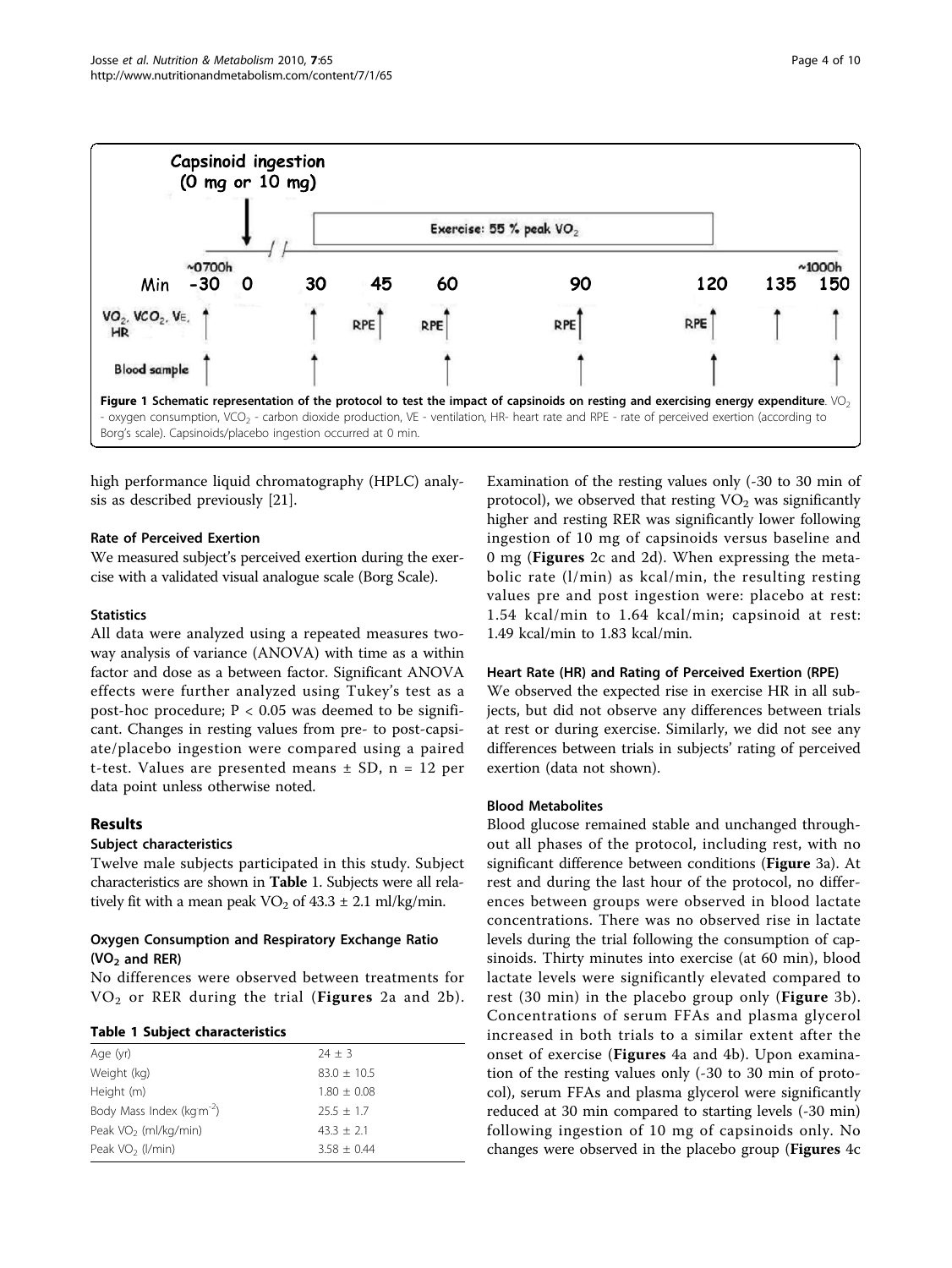<span id="page-4-0"></span>

and [4d\)](#page-6-0). When expressing fat oxidation as kcal/min (indirectly using RER and  $VO<sub>2</sub>$ ), the resulting resting values pre and post ingestion were: placebo at rest: 1.18 kcal/min to 1.26 kcal/min; capsinoid at rest: 1.19 kcal/ min to 1.41 kcal/min. The responses of plasma norepinephrine and epinephrine are show in Figures [5a](#page-7-0) and [5b,](#page-7-0) respectively. Overall, there were no differences between trials in the adrenergic hormones. When looking only at the resting time points (-30 min and 30 min), plasma norepinephrine concentrations were significantly higher at 30 min compared to -30 min following ingestion of 10 mg of capsinoids but not placebo (Figure [5c\)](#page-7-0). There was no change in plasma epinephrine at rest.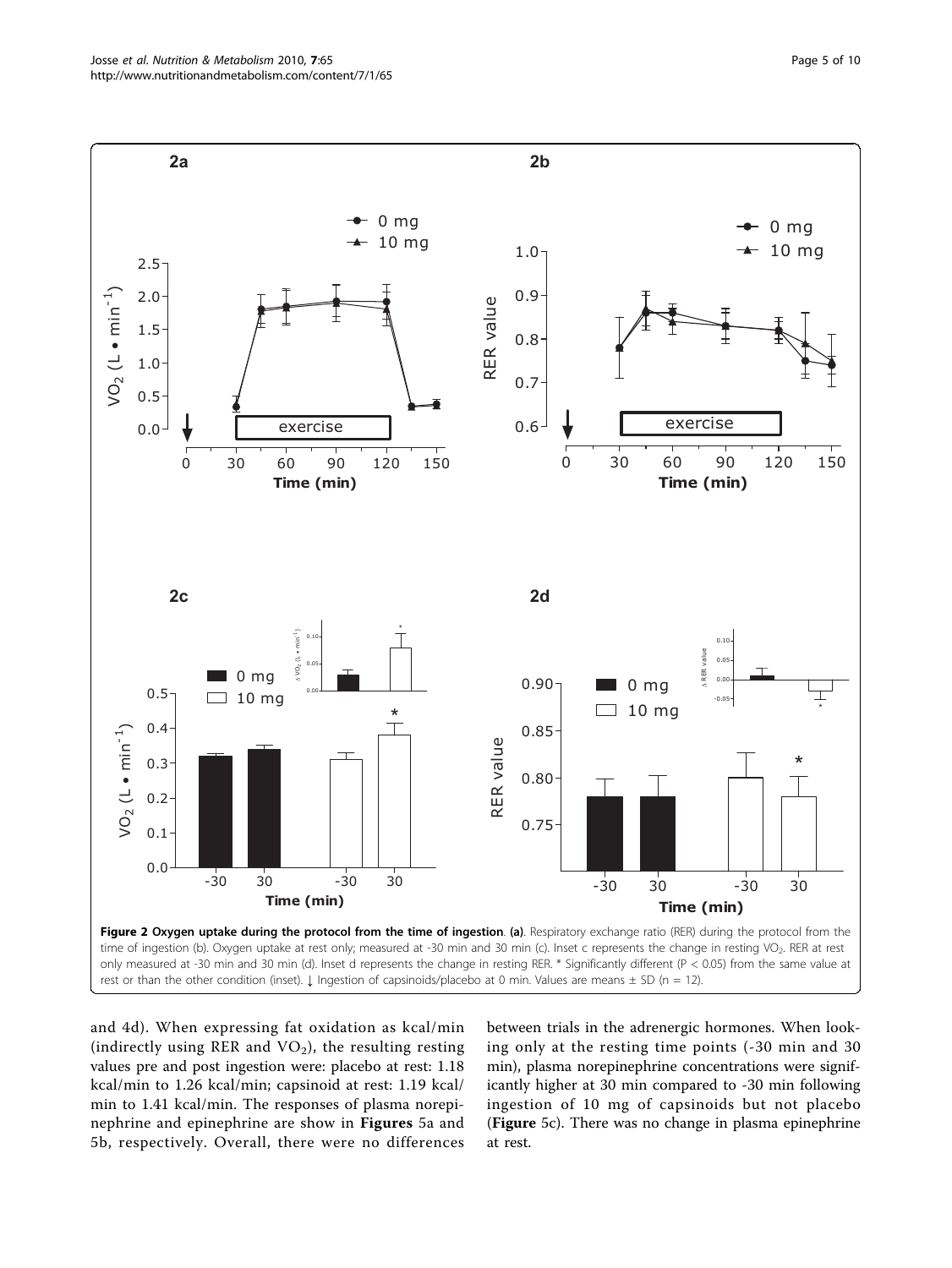<span id="page-5-0"></span>

## Hydration

The average *ad libitim* water intake during the trial was  $\sim$ 1L (2  $\times$  500 ml water bottles) with no differences between groups. No subject reported feeling any different (i.e. increased HR, sweating, breathing rate, etc.) between the trials.

# Discussion

The main findings of this investigation were that, versus a placebo, 10 mg of capsinoids induced a rise in resting oxygen consumption, a decline in RER, an increase in plasma norepinephrine, and a decline in serum FFAs at rest. We also observed that 10 mg of capsinoids blunted the small but significant rise in blood lactate observed at the onset of exercise seen in the placebo group (0 mg).

Our original hypothesis was that we would see the aforementioned changes in  $VO<sub>2</sub>$ , RER and catecholamines at rest, in line with previous studies [\[2-4\]](#page-8-0), and that these differences would carry over and be maintained or even augmented during exercise. This type of response has been observed with another adrenergic agonist, caffeine [\[29](#page-9-0)]. We did not observe this response and, in fact, aside from the slightly lower blood lactate seen with capsinoid ingestion there was no effect at rest that carried over into exercise. Thus, we propose that the usual adrenergic response associated with exercise may have been greater than that which was induced by capsinoids at rest thereby overriding any significant differences seen during the exercise phase. Hence, there was no synergistic or additive effect at this intensity of exercise. Figure [5](#page-7-0) shows that the increases seen in plasma epinephrine and norepinephrine during exercise far exceed the magnitude of increase seen at rest with 10 mg of capsinoids. Therefore, it is not surprising that these subtle differences between treatments disappeared with exercise. Our findings do, however, further support claims that capsinoids have their greatest thermogenic effect at rest.

The consumption of 10 mg of capsinoids resulted in a rise in plasma norepinephrine and a decline in RER. Both of these findings suggest that capsinoids increased whole-body lipid oxidation at rest. Furthermore, both plasma glycerol and serum FFA concentration decreased concomitantly possibly indicating the body's increased reliance on circulating lipids as fuel at that time; without tracer-based estimates of appearance and disappearance we are unable to confirm our thesis. Similar findings with respect to lipid metabolism were reported in a longer term study by Kawabata et al [\[3](#page-8-0)]. Researchers fed human subjects CH-19 sweet peppers (0.13 g/kg before each meal [0.4 g/kg total]) for 2 weeks and controlled their diet. Those who consumed capsinoids showed a decrease in visceral fat (assessed by CT scan), a decrease in resting RER, and a significantly greater weight loss compared to the control group. Moreover, there was a significant correlation between weight lost and SNS activity ( $\mathbb{R}^2$  = 0.66; P < 0.05) [\[3](#page-8-0)]. In a more recent study, 80 overweight men and women were fed 6 mg/d of capsinoids or placebo for 12 weeks. While total body weight and % body fat did not differ between groups, the capsinoid group showed reductions in visceral fat assessed by DXA and increases in fat oxidation assessed by indirect calorimetry [[5](#page-8-0)]. While these studies certainly show evidence for capsinoids being adrenergic system stimulants and activating lipid oxidation, they do little to shed light on a potential mechanism. As previously mentioned, tracer-based measures are required to assess the mechanistic underpinnings responsible for the decline in RER and increased lipid oxidation and visceral fat loss with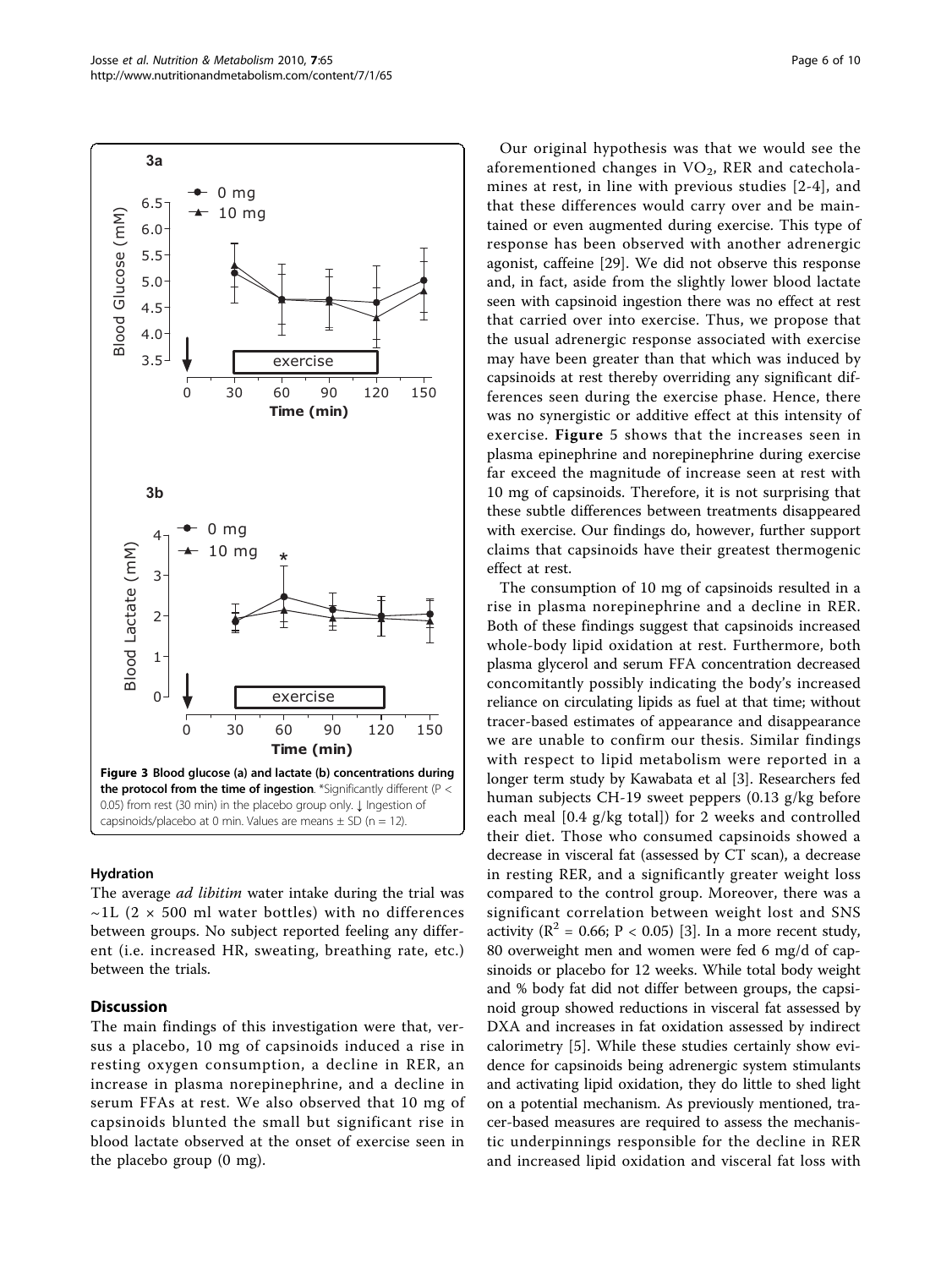<span id="page-6-0"></span>

capsinoids. With respect to capsinoids' positive effect on the sympathetic nervous system (SNS), this phenomenon has been demonstrated consistently in other human studies [[2-4](#page-8-0)].

We also observed an increase in metabolic rate as indicated by the increase in resting  $VO<sub>2</sub>$  with the consumption of capsinoids. Our findings are similar to most [\[2,4](#page-8-0)] but not all [[6\]](#page-8-0) of those reported previously in humans showing increased oxygen consumption and heat production indicative of SNS activation. Moreover, as also reported previously [[2](#page-8-0)], we demonstrated that capsinoids did not affect resting heart rate measures despite the observed changes in plasma norepinephrine and energy expenditure. In a study by Ohnuki et al. [\[4](#page-8-0)], increases in resting oxygen consumption were reported to be in the range of  $\sim 5\%$  with consumption of 0.1 g/kg of CH-19 sweet peppers (i.e. for a 70 kg male, this corresponds to 7 g of CH-19 sweet peppers and  $\sim$ 5 mg purified capsinoids [0.3-1.0 mg capsinoids/g pepper [[4](#page-8-0)]]). We report here that 10 mg of purified capsinoids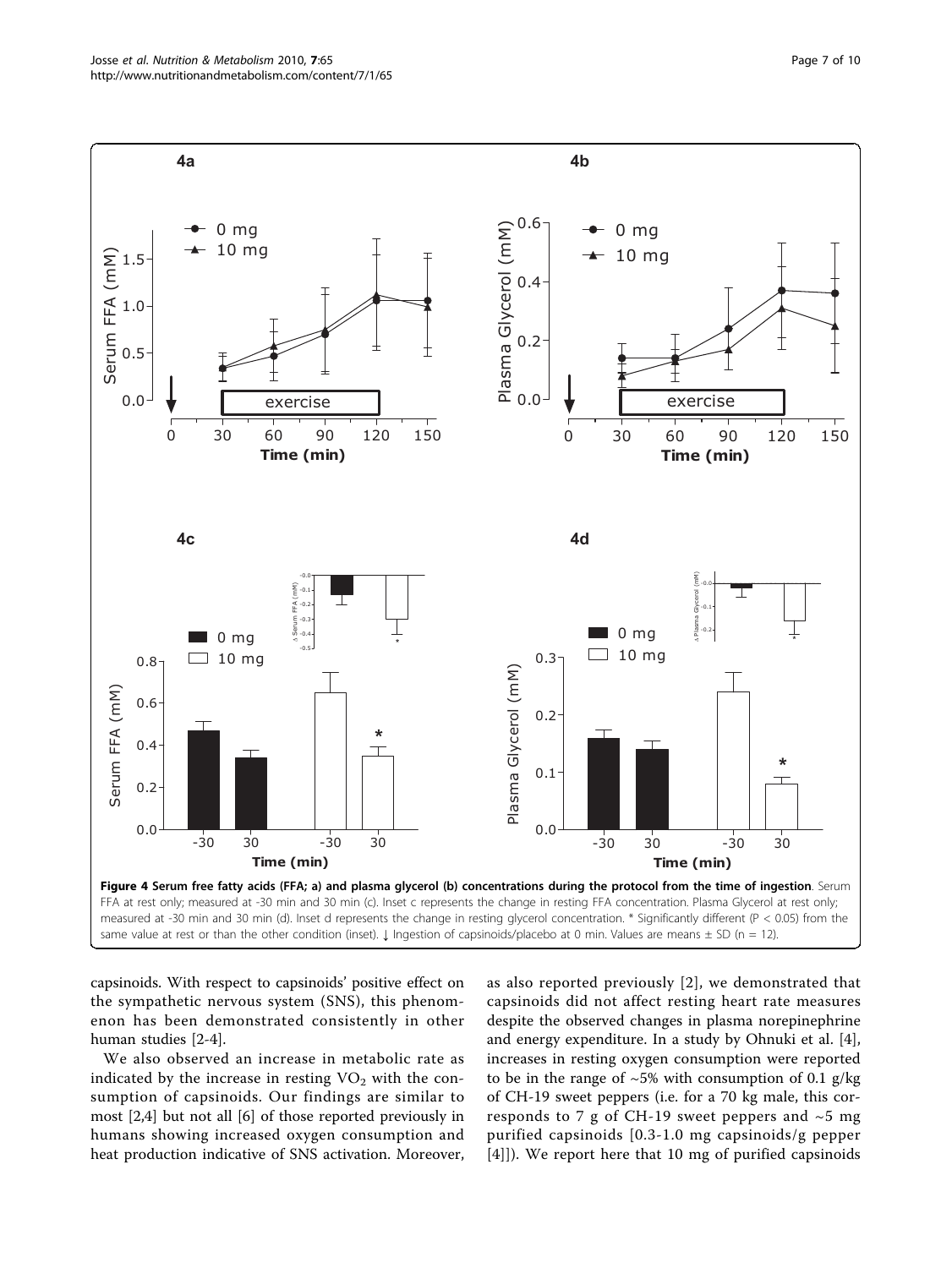<span id="page-7-0"></span>

extracted from CH-19 sweet peppers, a much larger dose, induced a significant rise in resting oxygen consumption of a little more than 20% or  $70 \pm 13$  ml/min. Therefore, the increase in resting  $VO<sub>2</sub>$  observed in our study, although greater in magnitude possibly due to the larger dose, seems to be in line with other published research [\[2,4](#page-8-0)]. Although we did not measure core body temperature in the current study, with a dose of 0.1 g/ kg of CH-19 sweet peppers, researchers observed a significant increase in core body temperature 10-60 min post ingestion further supporting an increase in thermogenesis with capsinoids [\[4](#page-8-0)].

This study was the first to assess the effect of capsinoids and aerobic exercise together in humans on measures of substrate oxidation and energy expenditure. None of the observed resting differences between groups were maintained with exercise. However, at the onset of exercise, the ingestion of 10 mg of capsinoids blunted the rise in blood lactate observed in the placebo group, although significant, this effect was quite subtle. A number of mechanisms are thought to affect lactate production and clearance during exercise, especially at the onset. These include oxygen availability, pyruvate dehydrogenase activation, lactate dehydrogenase isozymes, as well as lactate transporter content [\[30](#page-9-0)]. While we cannot be entirely sure as to why lactate did not increase to the same extent in both groups at the start of exercise, we speculate that it may be due to an increased reliance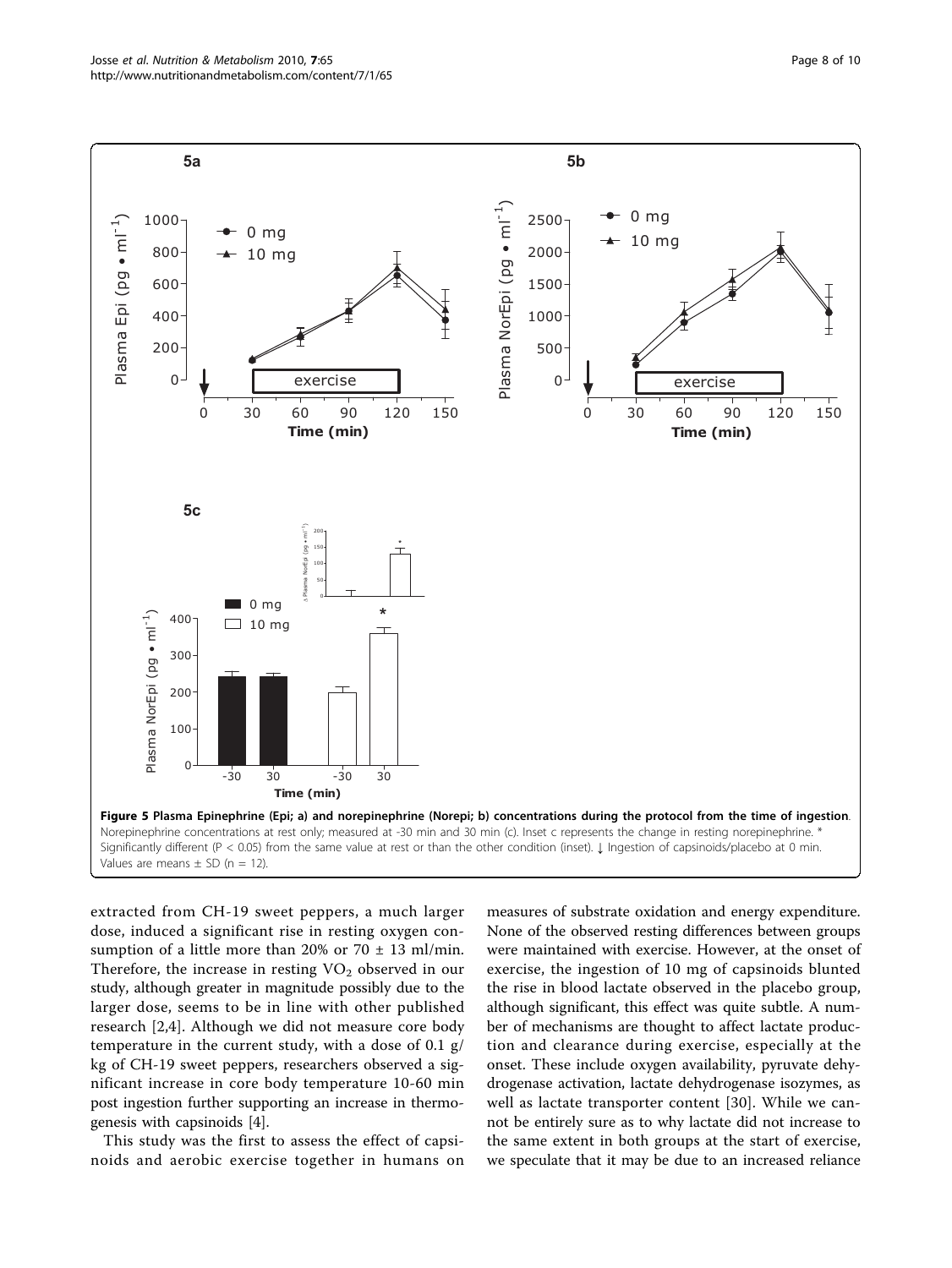<span id="page-8-0"></span>by the 10 mg capsinoids group on available FFAs as fuel early in exercise as opposed to glycogen. Although quite plausible, further studies would need to confirm this hypothesis.

The results of the current study lead us to believe that capsinoids' effects on resting metabolism do not carry over into exercise. It is entirely possible, however, that our exercise regimen may have been too intense and that a lower intensity exercise such as a fast-paced walk would have allowed us to see maintenance of some of the resting metabolic and thermogenic effects. Further studies are needed to assess this, possibly implementing an exercise regimen that more closely mimics daily routines of the general North American population, i.e. activity that is less strenuous and shorter. It would also be interesting to test the effect of capsinoids with a 45-60 minute brisk walk and to monitor for 1 hour post-exercise to allow for a more complete metabolic recovery. Moreover, a test of the effect of capsinoids under these conditions in overweight and obese, sedentary persons may reveal effects during exercise not seen in fit, normal weight individuals.

In conclusion, 10 mg of purified capsinoids resulted in increased thermogenesis following ingestion in young, healthy, physically active males. In this crossover, double-blind, acute trial, compared to a placebo, capsinoids increased resting energy expenditure by  $\sim$ 20%, and based on several observations relating to lipid metabolism (decreased RER, decreased levels of FFAs and glycerol in blood, increased SNS activity), capsinoid ingestion induced greater lipid oxidation at rest. Although none of these effects carried over into exercise, the blunted lactate response with capsinoids 30 min into the exercise bout suggests an altered substrate use, namely a greater reliance on fat as fuel, at the start of exercise. This study, in conjunction with the current literature, further proves that the subtle metabolic effects of capsinoids are most pronounced at rest and as demonstrated in this trial, they seem to be superseded by a moderate exercise regimen.

#### Acknowledgements

We thank the subjects for their efforts and compliance during the protocol.

#### Authors' contributions

SMP acquired the research grant. SMP and ARJ participated in the design of the study. ARJ, SSS and RA carried out the study. AMH and AWS conducted laboratory analyses. ARJ and SMP performed the statistical analyses wrote the manuscript. All authors read and approved the final manuscript.

#### Competing interests

This work was supported by a grant from Ajinomoto Inc. The funder had no say in the study design, the interpretation of data, nor in the contents of the final manuscript.

The authors declare that they have no competing interests, financial or otherwise.

Received: 19 April 2010 Accepted: 3 August 2010 Published: 3 August 2010

#### References

- 1. Kobata K, Sutoh K, Todo T, Yazawa S, Iwai K, Watanabe T: [Nordihydrocapsiate, a new capsinoid from the fruits of a nonpungent](http://www.ncbi.nlm.nih.gov/pubmed/10075779?dopt=Abstract) [pepper, capsicum annuum.](http://www.ncbi.nlm.nih.gov/pubmed/10075779?dopt=Abstract) J Nat Prod 1999, 62:335-336.
- 2. Hachiya S, Kawabata F, Ohnuki K, Inoue N, Yoneda H, Yazawa S, Fushiki T: [Effects of CH-19 Sweet, a non-pungent cultivar of red pepper, on](http://www.ncbi.nlm.nih.gov/pubmed/17341828?dopt=Abstract) [sympathetic nervous activity, body temperature, heart rate, and blood](http://www.ncbi.nlm.nih.gov/pubmed/17341828?dopt=Abstract) [pressure in humans.](http://www.ncbi.nlm.nih.gov/pubmed/17341828?dopt=Abstract) Biosci Biotechnol Biochem 2007, 71:671-676.
- 3. Kawabata F, Inoue N, Yazawa S, Kawada T, Inoue K, Fushiki T: [Effects of CH-](http://www.ncbi.nlm.nih.gov/pubmed/17151481?dopt=Abstract)[19 sweet, a non-pungent cultivar of red pepper, in decreasing the body](http://www.ncbi.nlm.nih.gov/pubmed/17151481?dopt=Abstract) [weight and suppressing body fat accumulation by sympathetic nerve](http://www.ncbi.nlm.nih.gov/pubmed/17151481?dopt=Abstract) [activation in humans.](http://www.ncbi.nlm.nih.gov/pubmed/17151481?dopt=Abstract) Biosci Biotechnol Biochem 2006, 70:2824-2835.
- Ohnuki K, Niwa S, Maeda S, Inoue N, Yazawa S, Fushiki T: [CH-19 sweet, a](http://www.ncbi.nlm.nih.gov/pubmed/11676017?dopt=Abstract) [non-pungent cultivar of red pepper, increased body temperature and](http://www.ncbi.nlm.nih.gov/pubmed/11676017?dopt=Abstract) [oxygen consumption in humans.](http://www.ncbi.nlm.nih.gov/pubmed/11676017?dopt=Abstract) Biosci Biotechnol Biochem 2001, 65:2033-2036.
- 5. Snitker S, Fujishima Y, Shen H, Ott S, Pi-Sunyer X, Furuhata Y, Sato H, Takahashi M: [Effects of novel capsinoid treatment on fatness and energy](http://www.ncbi.nlm.nih.gov/pubmed/19056576?dopt=Abstract) [metabolism in humans: possible pharmacogenetic implications.](http://www.ncbi.nlm.nih.gov/pubmed/19056576?dopt=Abstract) Am J Clin Nutr 2009, 89:45-50.
- 6. Galgani JE, Ryan DH, Ravussin E: [Effect of capsinoids on energy](http://www.ncbi.nlm.nih.gov/pubmed/19671203?dopt=Abstract) [metabolism in human subjects.](http://www.ncbi.nlm.nih.gov/pubmed/19671203?dopt=Abstract) Br J Nutr 2010, 103:38-42.
- 7. Iida T, Moriyama T, Kobata K, Morita A, Murayama N, Hashizume S, Fushiki T, Yazawa S, Watanabe T, Tominaga M: [TRPV1 activation and induction of](http://www.ncbi.nlm.nih.gov/pubmed/12726827?dopt=Abstract) [nociceptive response by a non-pungent capsaicin-like compound,](http://www.ncbi.nlm.nih.gov/pubmed/12726827?dopt=Abstract) [capsiate.](http://www.ncbi.nlm.nih.gov/pubmed/12726827?dopt=Abstract) Neuropharmacology 2003, 44:958-967.
- 8. Masuda Y, Haramizu S, Oki K, Ohnuki K, Watanabe T, Yazawa S, Kawada T, Hashizume S, Fushiki T: [Upregulation of uncoupling proteins by oral](http://www.ncbi.nlm.nih.gov/pubmed/12959953?dopt=Abstract) [administration of capsiate, a nonpungent capsaicin analog.](http://www.ncbi.nlm.nih.gov/pubmed/12959953?dopt=Abstract) J Appl Physiol 2003, 95:2408-2415.
- 9. Ohnluki K, Haramizu S, Watanabe T, Yazawa S, Fushiki T: [CH-19 sweet,](http://www.ncbi.nlm.nih.gov/pubmed/11767210?dopt=Abstract) [nonpungent cultivar of red pepper, increased body temperature in mice](http://www.ncbi.nlm.nih.gov/pubmed/11767210?dopt=Abstract) [with vanilloid receptors stimulation by capsiate.](http://www.ncbi.nlm.nih.gov/pubmed/11767210?dopt=Abstract) J Nutr Sci Vitaminol (Tokyo) 2001, 47:295-298.
- 10. Amorim AR, Linne YM, Lourenco PM: Diet or Exercise, or Both, for Weight Reduction in Women After Childbirth. Cochrane Database. Syst. Rev 2007, CD005627.
- 11. Curioni CC, Lourenco PM: [Long-term weight loss after diet and exercise:](http://www.ncbi.nlm.nih.gov/pubmed/15925949?dopt=Abstract) [a systematic review.](http://www.ncbi.nlm.nih.gov/pubmed/15925949?dopt=Abstract) Int J Obes (Lond) 2005, 29:1168-1174.
- 12. Franz MJ, VanWormer JJ, Crain AL, Boucher JL, Histon T, Caplan W, Bowman JD, Pronk NP: [Weight-loss outcomes: a systematic review and](http://www.ncbi.nlm.nih.gov/pubmed/17904936?dopt=Abstract) [meta-analysis of weight-loss clinical trials with a minimum 1-year follow](http://www.ncbi.nlm.nih.gov/pubmed/17904936?dopt=Abstract)[up.](http://www.ncbi.nlm.nih.gov/pubmed/17904936?dopt=Abstract) J Am Diet Assoc 2007, 107:1755-1767.
- 13. Shaw K, Gennat H, O'Rourke P, Del MC: Exercise for Overweight or Obesity. Cochrane Database. Syst. Rev 2006, 18:CD003817.
- 14. Coffey CS, Steiner D, Baker BA, Allison DB: [A randomized double-blind](http://www.ncbi.nlm.nih.gov/pubmed/15356670?dopt=Abstract) [placebo-controlled clinical trial of a product containing ephedrine,](http://www.ncbi.nlm.nih.gov/pubmed/15356670?dopt=Abstract) [caffeine, and other ingredients from herbal sources for treatment of](http://www.ncbi.nlm.nih.gov/pubmed/15356670?dopt=Abstract) [overweight and obesity in the absence of lifestyle treatment.](http://www.ncbi.nlm.nih.gov/pubmed/15356670?dopt=Abstract) Int J Obes Relat Metab Disord 2004, 28:1411-1419.
- 15. Greenway FL, De Jonge L, Blanchard D, Frisard M, Smith SR: [Effect of a](http://www.ncbi.nlm.nih.gov/pubmed/15292480?dopt=Abstract) [dietary herbal supplement containing caffeine and ephedra on weight,](http://www.ncbi.nlm.nih.gov/pubmed/15292480?dopt=Abstract) [metabolic rate, and body composition.](http://www.ncbi.nlm.nih.gov/pubmed/15292480?dopt=Abstract) Obes Res 2004, 12:1152-1157.
- 16. Kalman DS: [An acute clinical trial evaluating the cardiovascular effects of](http://www.ncbi.nlm.nih.gov/pubmed/15365583?dopt=Abstract) [an herbal ephedra-caffeine weight loss product in healthy overweight](http://www.ncbi.nlm.nih.gov/pubmed/15365583?dopt=Abstract) [adults.](http://www.ncbi.nlm.nih.gov/pubmed/15365583?dopt=Abstract) Int J Obes Relat Metab Disord 2004, 28:1355-1356.
- 17. Pittler MH, Schmidt K, Ernst E: [Adverse events of herbal food](http://www.ncbi.nlm.nih.gov/pubmed/15836459?dopt=Abstract) [supplements for body weight reduction: systematic review.](http://www.ncbi.nlm.nih.gov/pubmed/15836459?dopt=Abstract) Obes Rev 2005, 6:93-111.
- 18. Shekelle PG, Hardy ML, Morton SC, Maglione M, Mojica WA, Suttorp MJ, Rhodes SL, Jungvig L, Gagne J: [Efficacy and safety of ephedra and](http://www.ncbi.nlm.nih.gov/pubmed/12672771?dopt=Abstract) [ephedrine for weight loss and athletic performance: a meta-analysis.](http://www.ncbi.nlm.nih.gov/pubmed/12672771?dopt=Abstract) Jama 2003, 289:1537-1545.
- 19. Blanck HM, Serdula MK, Gillespie C, Galuska DA, Sharpe PA, Conway JM, Khan LK, Ainsworth BE: [Use of nonprescription dietary supplements for](http://www.ncbi.nlm.nih.gov/pubmed/17324663?dopt=Abstract) [weight loss is common among Americans.](http://www.ncbi.nlm.nih.gov/pubmed/17324663?dopt=Abstract) J Am Diet Assoc 2007, 107:441-447.